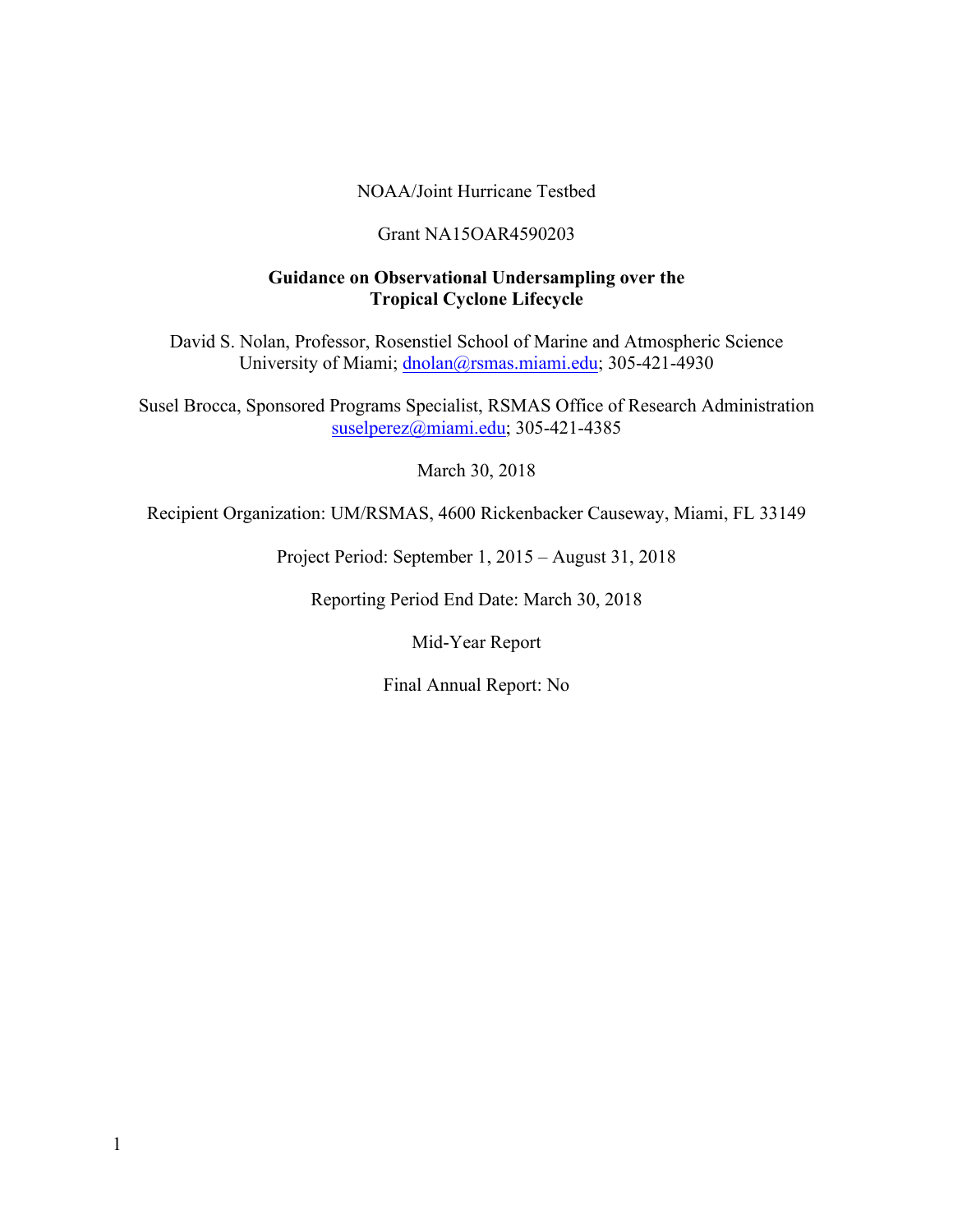### 1. ACCOMPLISHMENTS

### *a. Project Goals and Planned Activities*

The intensity of a hurricane is defined by the maximum one-minute average wind speed that is associated with the storm. Recent studies using high-resolution hurricane simulations with very frequent output have explored the relationship between the highest directly observed wind speed and the true contemporaneous maximum 1-minute wind. These studies, one using SFMR data from simulated reconnaissance flights (Uhlhorn and Nolan 2012, hereafter UH2012), and another for simulated surface observations (Nolan et al. 2014), both show that the peak reported winds generally underestimate the actual peak winds. For SFMR, UH2012 found that the inherent undersampling of the highly variable hurricane wind field causes the highest observed wind to underestimate the actual intensity by 7-10%. However, these results were drawn from a single high-resolution simulation of Hurricane Isabel (2003), using only the period when the storm was intense, highly symmetric, and in steady state. Given the significant asymmetries in the wind fields of most tropical cyclones, the underestimates for more complex systems could be considerably larger. Indeed, the Nolan et al. (2014) study that simulated surface observations found that the underestimates depended also on the size and asymmetry of the storm. These more diverse structures were sampled from a high-resolution simulation of the complete life cycle of an Atlantic hurricane.

The goal of this study is to compute systematic underestimates of hurricane intensity as measured by airborne SFMR instruments, satellite-borne scatterometers, and dropsonde estimates of minimum central pressure. The underlying data sets are very high-resolution, highquality simulations, the realisms of which have already been well documented: Hurricane Nature Run 1 (HNR1) and Hurricane Nature Run 2 (HNR2). In Year 1, three additional simulations were generated that are representative of storm structures that are not available from the first two cases: these include a simulation of Hurricane Bill (2009) and two idealized hurricanes that achieve Category 2 and Category 5 intensity.

The deliverable product from this project is guidance for forecasters and for post-season analysts as to how to interpret SFMR, scatterometer, and point measurements of surface winds and pressure for differing classes of tropical storms and hurricanes.

### *b. Year 3 Activities and Results*

At the end of Year 2 the primary goal of this JHT project was achieved: delivery of a report providing guidance to operational hurricane forecasters on how to adjust wind observations in tropical storms and hurricanes to account for the effect of undersampling (Nolan and Klotz 2017). This document provides guidance for 4 kinds of observations: 1) SFMR measurements of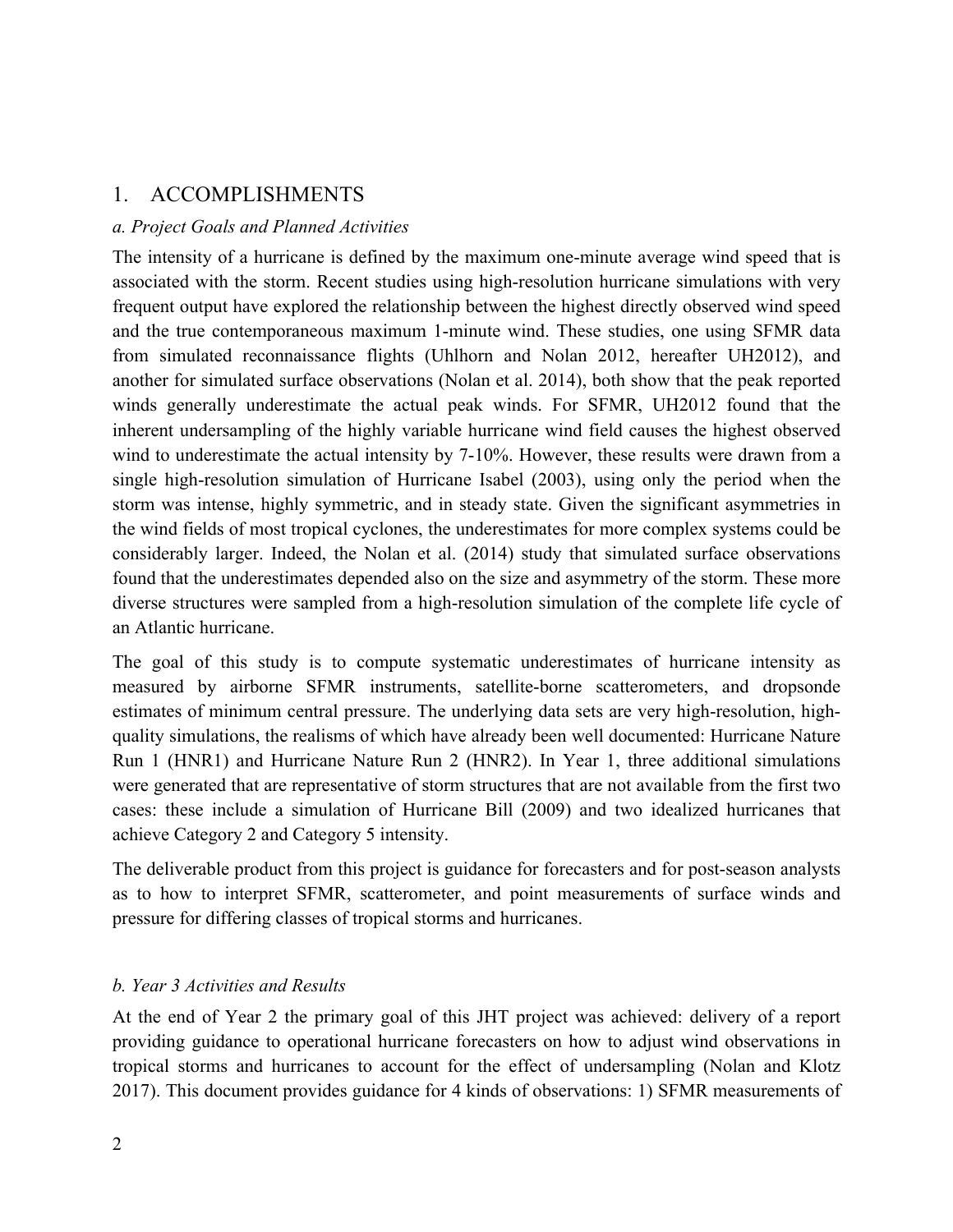surface wind speed; 2) surface wind estimates from satellite scatterometers; 3) surface winds reported by fixed instruments; 4) minimum surface pressure estimates from dropsondes or surface instruments. Where possible, the document provides different undersampling corrections for storms of different intensities and different size.

While the document was accepted by our colleagues at NHC as final and complete, whether or not the document will be accepted into regular use is still under consideration.

Currently we are in Year 3, i.e., our no-cost extension year. For the past 6 months our work on this project has been the production of article on the SFMR undersampling corrections for submission to a peer-reviewed journal. A first draft of the article has been completed and has been through internal review at NOAA/HRD. We expected the article will be submitted to Weather and Forecasting within the next two weeks.

### *c. Plans for the next reporting period*

In the remaining 6 months, we intend to submit, revise, and hopefully publish our first journal article. We also intend to write a second article on the pressure anomalies in the hurricane eye and the associated undersampling of minimum surface pressure.

We also expect to work with our partners at NHC regarding the impact of our undersampling corrections on both operational and post-season analyses of TC intensity.

## 2. PRODUCTS

In Year 1 we gave a presentation at the IHC and we presented a poster at the AMS Conference on Hurricanes and Tropical Meteorology:

Klotz, B. W., D. S. Nolan, and E. W. Uhlhorn, 2016: Further studies in observational undersampling in flight-level and SFMR observations. Available from http://ams.confex.com/ams/32Hurr/webprogram/Paper293604.html

Presentations with more results were presented by the PI at the 2016 AGU meeting in San Francisco and at the 2017 AMS Meeting in Seattle. The latter is recorded and available online:

Nolan, D. S., and B. W. Klotz, 2017: Further studies of observational undersampling of the surface wind and pressure fields in the hurricane core.  $97<sup>th</sup>$  Annual Meeting of the American Meteorological Society, Seattle, WA. Recorded presentation available from: https://ams.confex.com/ams/97Annual/webprogram/Paper306107.html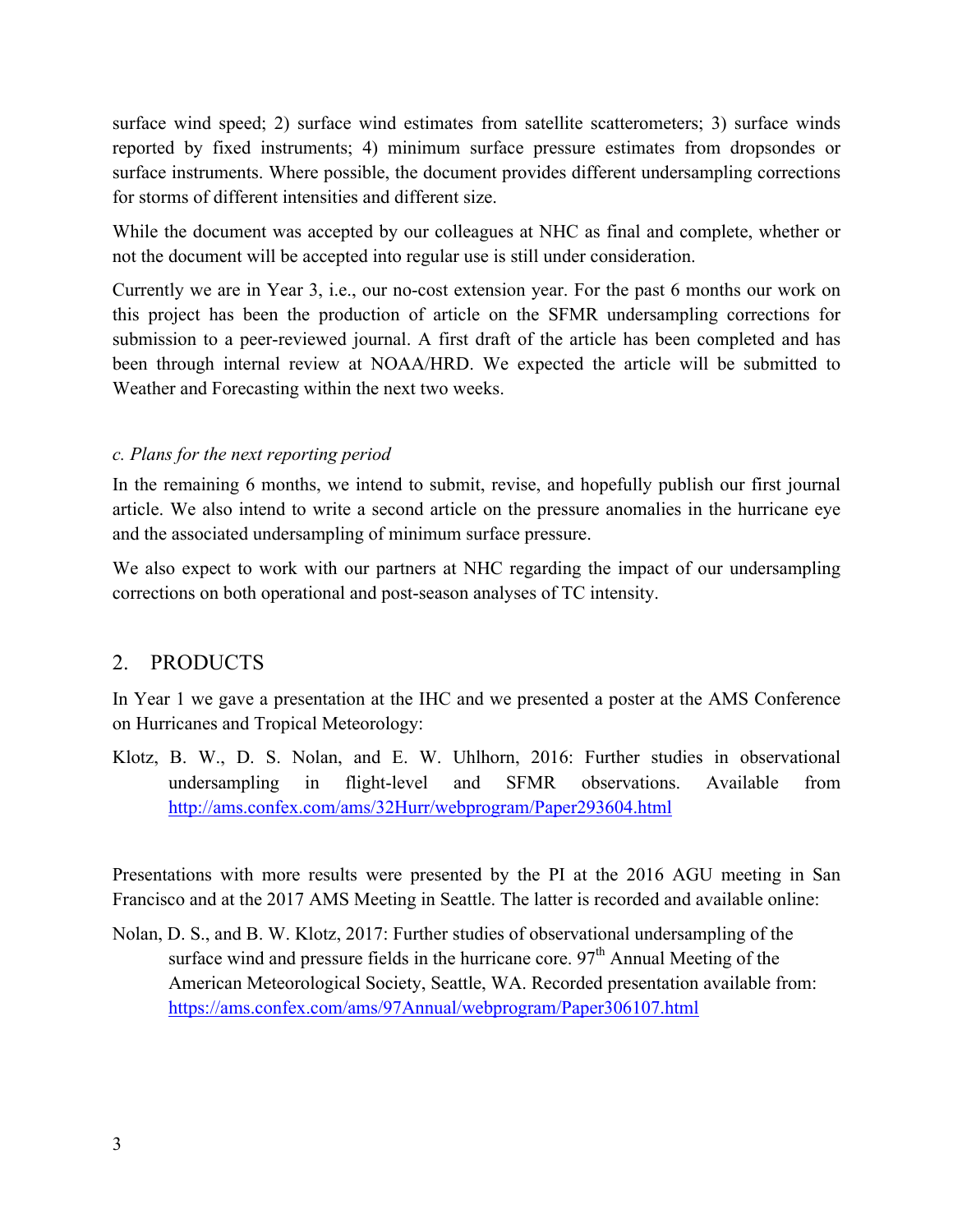A report has been produced that provides guidance on how to convert surface wind measurements into likely best-track wind speeds, accounting for the effects of undersampling – see Nolan and Klotz (2017) in the references.

A research article will be submitted shortly. This is listed as Klotz and Nolan (2018) in the references.

# 3. PARTICIPANTS & OTHER COLLABORATING ORGANIZATIONS

The PI, Dr. David Nolan, and Dr. Bradley Klotz of NOAA/HRD/CIMAS, have worked on this project.

Originally, Dr. Eric Uhlhorn of NOAA/HRD was also a PI for this project. However, he departed NOAA for private industry in November 2015. Mr. Klotz was assigned to replace him and to perform much of the analyses originally intended for Dr. Uhlhorn.

Other than UM/RSMAS/CIMAS and NOAA/HRD, no other organizations have been involved.

## 4. IMPACT

No impact at this time.

# 5. CHANGES/PROBLEMS

There have been no significant changes to the project plan or activities.

# 6. SPECIAL REPORTING REQUIREMENTS

At the present time the results from this project can be characterized by readiness levels RL3 and RL4.

## 7. BUDGETARY INFORMATION

With the departure of Dr. Uhlhorn, the funds originally intended for his salary were redirected to increase support at CIMAS for Dr. Klotz. No other changes were made to the budgets, and budget expenditures are on track.

## 8. PROJECT OUTCOMES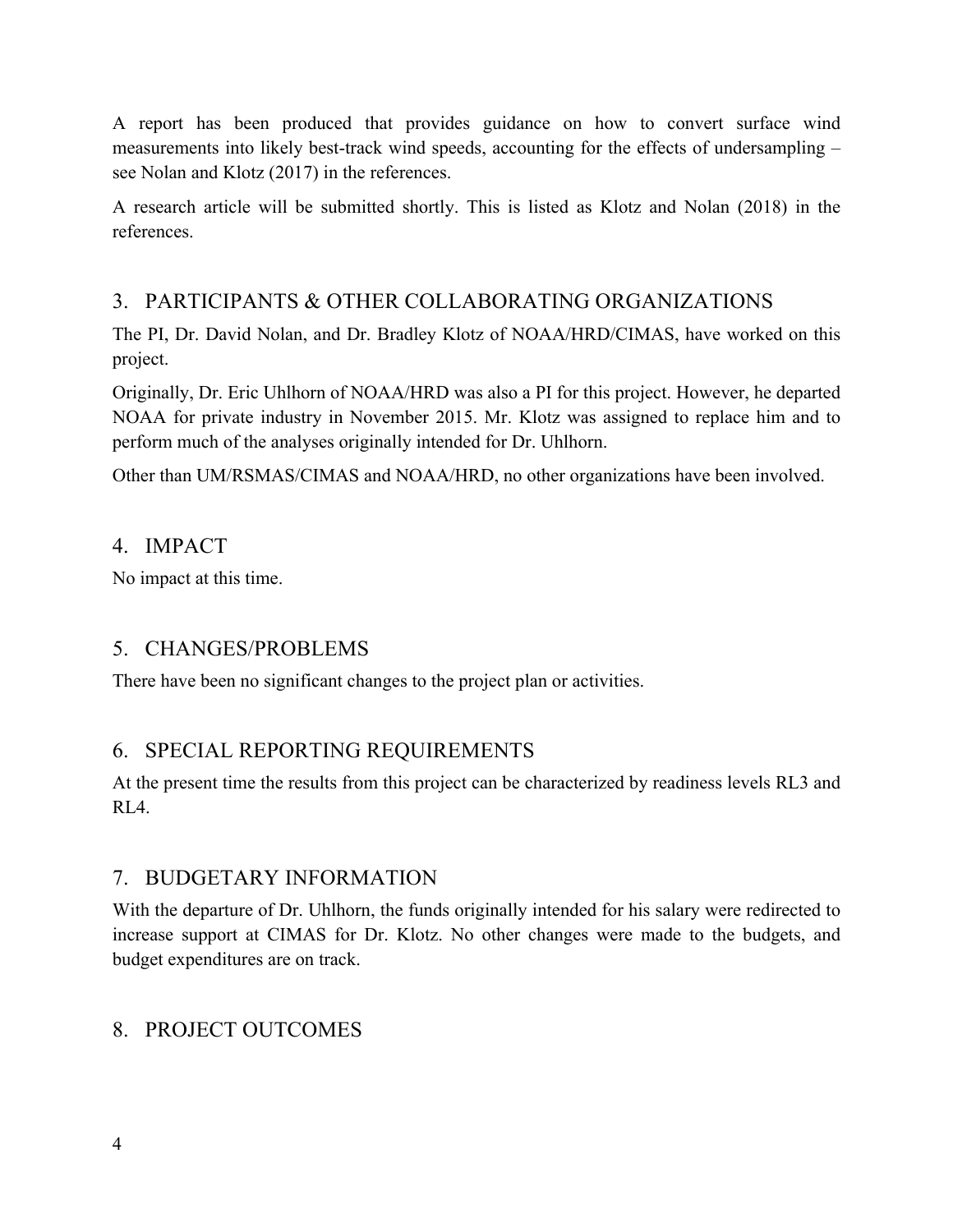A report has been produced that provides guidance on how to convert surface wind measurements into likely best-track wind speeds, accounting for the effects of undersampling – see Nolan and Klotz (2017).

### 9. REFERENCES

- Franklin, J. L., 2001: Guidance for reduction of flight-level observations and interpretation of GPS dropwindsonde measurements.
- Moon, Yumin, and David S. Nolan, 2015: Spiral rainbands in a numerical simulation of Hurricane Bill (2009). Part I: Structures and comparisons to observations. *J. Atmos. Sci*., **72**, 164-190.
- Klotz, B. W., and D. S. Nolan, 2018: SFMR surface wind undersampling over the tropical cyclone life cycle. Submitted to *Wea. Forecast*.
- Nolan, D. S., 2011: Evaluating environmental favorableness for tropical cyclone development with the method of point-downscaling. *J. Adv. Model. Earth. Syst*., **3**, Art. M08001.
- Nolan, D. S., R. Atlas, K. T. Bhatia, and L. R. Bucci, 2013: Development and validation of a hurricane nature run using the joint OSSE nature run and the WRF model. *J. Adv. Model. Earth. Syst*., **5**, 1-24.
- Nolan, D. S., and B. W. Klotz: Guidance for adjustments to in-situ observations of wind and pressure over the tropical cyclone life cycle. Submitted for consideration to the National Hurricane Center.
- Nolan, D. S., and C. Mattocks (2014): Development and evaluation of the second hurricane nature run using the joint OSSE nature run and the WRF model. *Preprints, AMS 31st Conference on Hurricanes and Tropical Meteorology,* San Diego.
- Nolan, David S., Daniel P. Stern, and Jun A. Zhang, 2009: Evaluation of planetary boundary layer parameterizations in tropical cyclones by comparison of in-situ data and highresolution simulations of Hurricane Isabel (2003). Part II: Inner-core boundary layer and eyewall structure. *Mon. Wea. Rev.*, **137**, 3675-3698.
- Nolan, D. S., J. A. Zhang, and D. P. Stern, 2009: Evaluation of Planetary Boundary Layer Parameterizations in Tropical Cyclones by Comparison of In Situ Observations and High-Resolution Simulations of Hurricane Isabel (2003). Part I: Initialization, Maximum Winds, and the Outer-Core Boundary Layer. *Mon. Wea. Rev*., **137**, 3651-3674.
- Nolan, D. S., J. A. Zhang, and E. W. Uhlhorn, 2014: On the limits of estimating the maximum wind speed in hurricanes. *Mon. Wea. Rev*., **142**, 2814-2837.
- Uhlhorn, E. W. and D. S. Nolan, 2012: Observational undersampling in tropical cyclones and implications for estimated intensity. *Mon. Wea. Rev*., **140**, 825-840.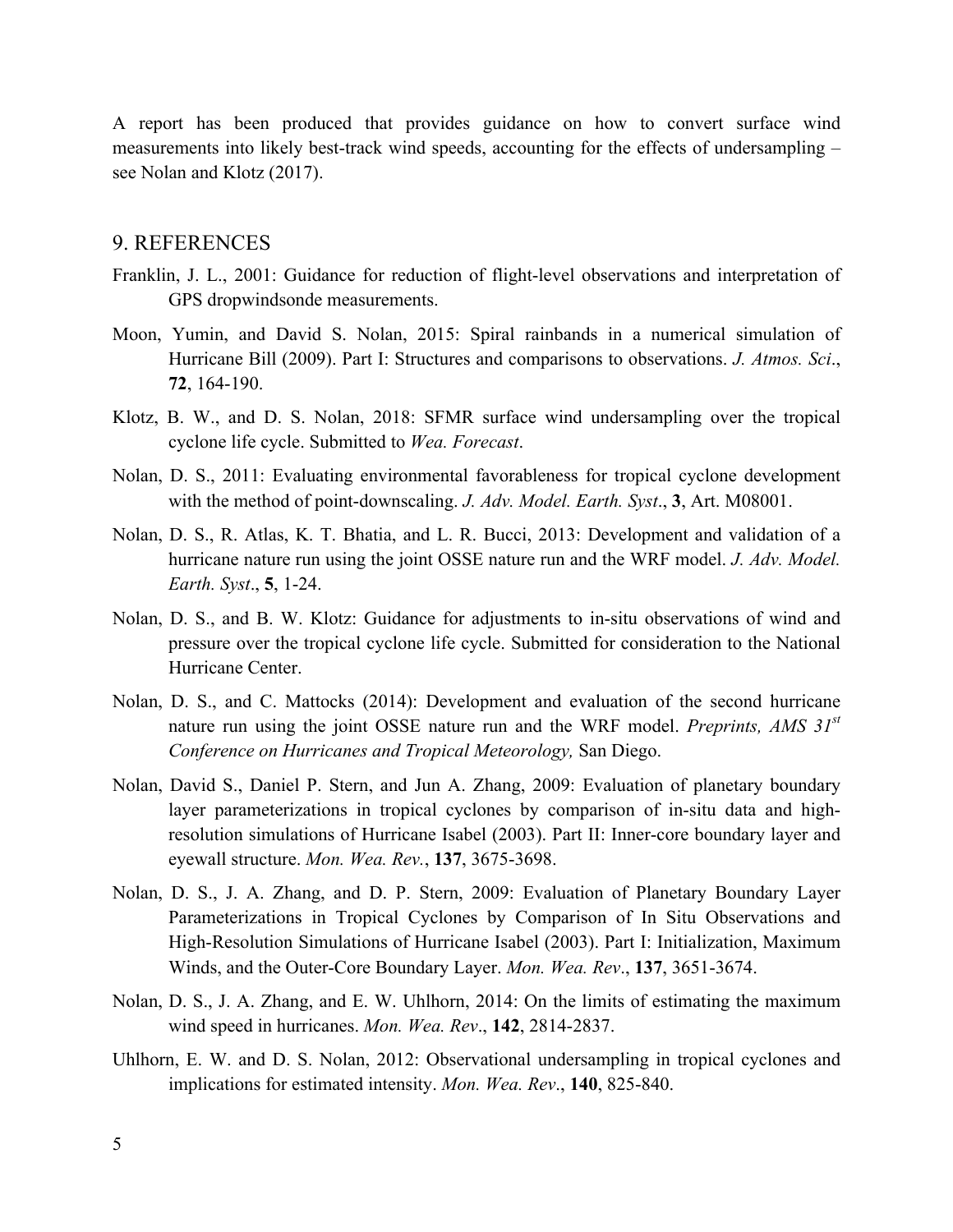## TEST PLAN OUTLINE

I. What **concepts/techniques** will be tested? What is the scope of testing (what will be tested, what won't be tested)?

*What will be tested is quantitative guidance for how to interpret and adjust in-situ measurements of wind speeds and pressures in tropical storms and hurricanes so as to provide the best estimate of "best-track" intensity (maximum 1-minute sustained wind speed averaged over a 6 hour period).*

II. **How** will they be tested? What **tasks** (processes and procedures) and activities will be performed, what preparatory work has to happen to make it ready for testing, and what will occur during the experimental testing?

*Our project results have been delivered in the form of contingency tables and simple guidelines. They were not used by forecasters during the 2017 hurricane season. Our expectation is that the guidance will be used in the off-season during the development of the best-track analyses and the tropical cyclone reports, with comparisons to results that do not use the guidance.*

III. **When** will it be tested? What are **schedules and milestones** for all tasks described in section II that need to occur leading up to testing, during testing, and after testing?

*During the 2017-2018 hurricane off-season, and during the 2018 hurricane season. No further milestones need to be achieved.*

IV. **Where** will it be tested? Will it be done at the PI location or a NOAA location?

*Testing will occur at NHC.*

V. Who are the key **stakeholders** involved in testing (PIs, testbed support staff, testbed manager, forecasters, etc.)? Briefly what are their **roles and responsibilities**?

*The stakeholders are the PI, NHC, and its forecasters. The PI's role is to provide the most accurate undersampling estimates possible, and to provide them in a framework that is useful in real-time forecasting. The NHC role is to use the guidance and to*